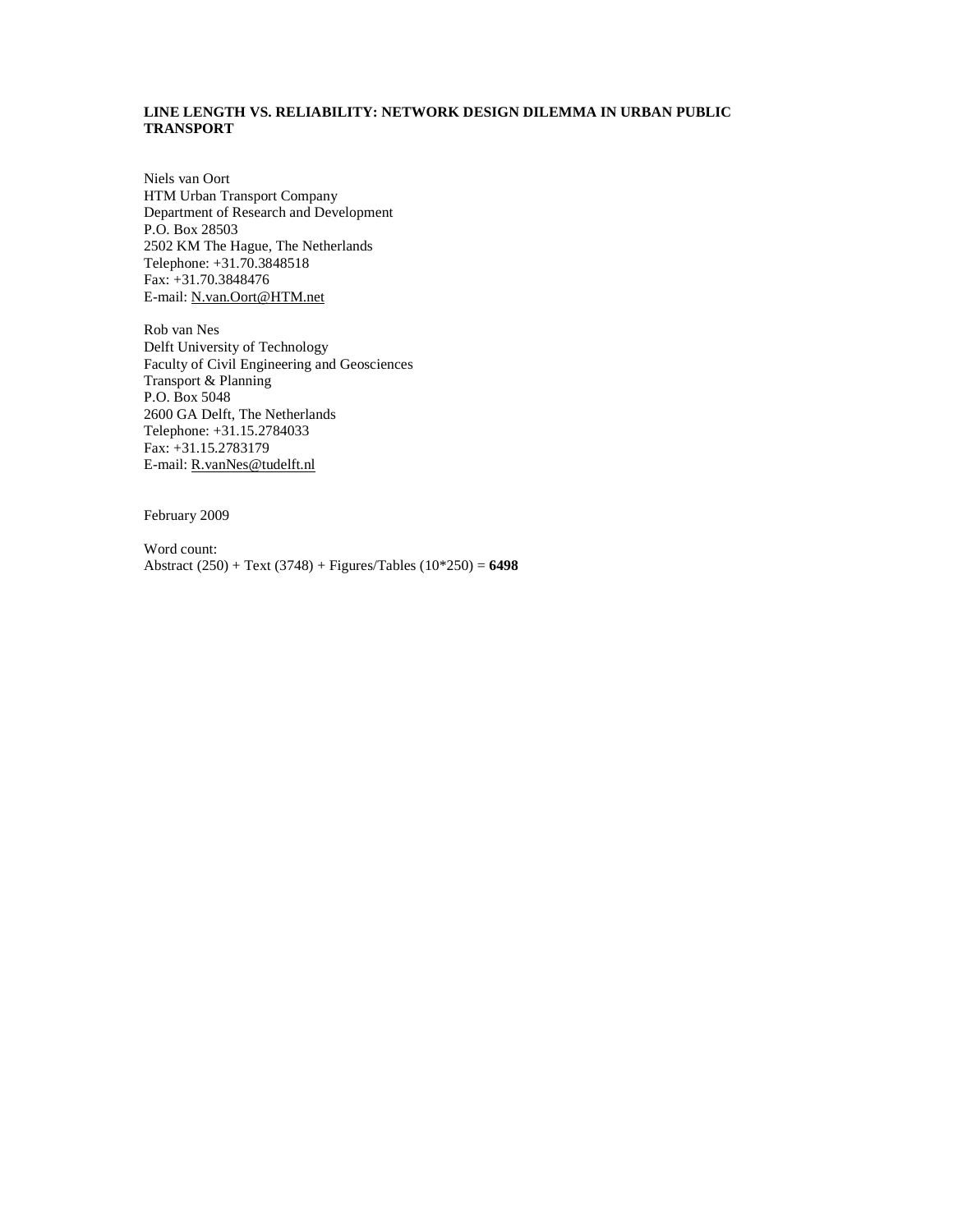# **ABSTRACT**

Unreliability of public transport is a well-known problem. During the design stages of public transport, little attention is paid to operational reliability, although many design choices have a great impact on schedule adherence. During the network design, reliability should be taken into account as a design parameter. This paper deals with line length. A new design dilemma is introduced: length of line vs. reliability. Long lines offer many direct connections, thereby saving transfers. However, the variability is often negatively related to the length of a line, leading to less schedule adherence and additional waiting time for passengers. This paper suggests taking into account both the positive and negative effects of extending or connecting line . A tool is developed to calculate the additional waiting time due to variability and transfers based on actual journey and passenger data. A case study in The Hague shows that in the case of long lines with large variability, splitting the line could result in less additional travel time because of improved reliability. This benefit compensates for the additional transfer time, provided that the transfer point is well chosen. This research shows the effect of when the transfer point is chosen at stop with many and fewer passing travelers. The latter could lead to a decrease of about 30% in additional waiting time. Splitting a long line into two lines with an overlap in the central part could even result in more time savings. In that case, fewer travelers have to transfer.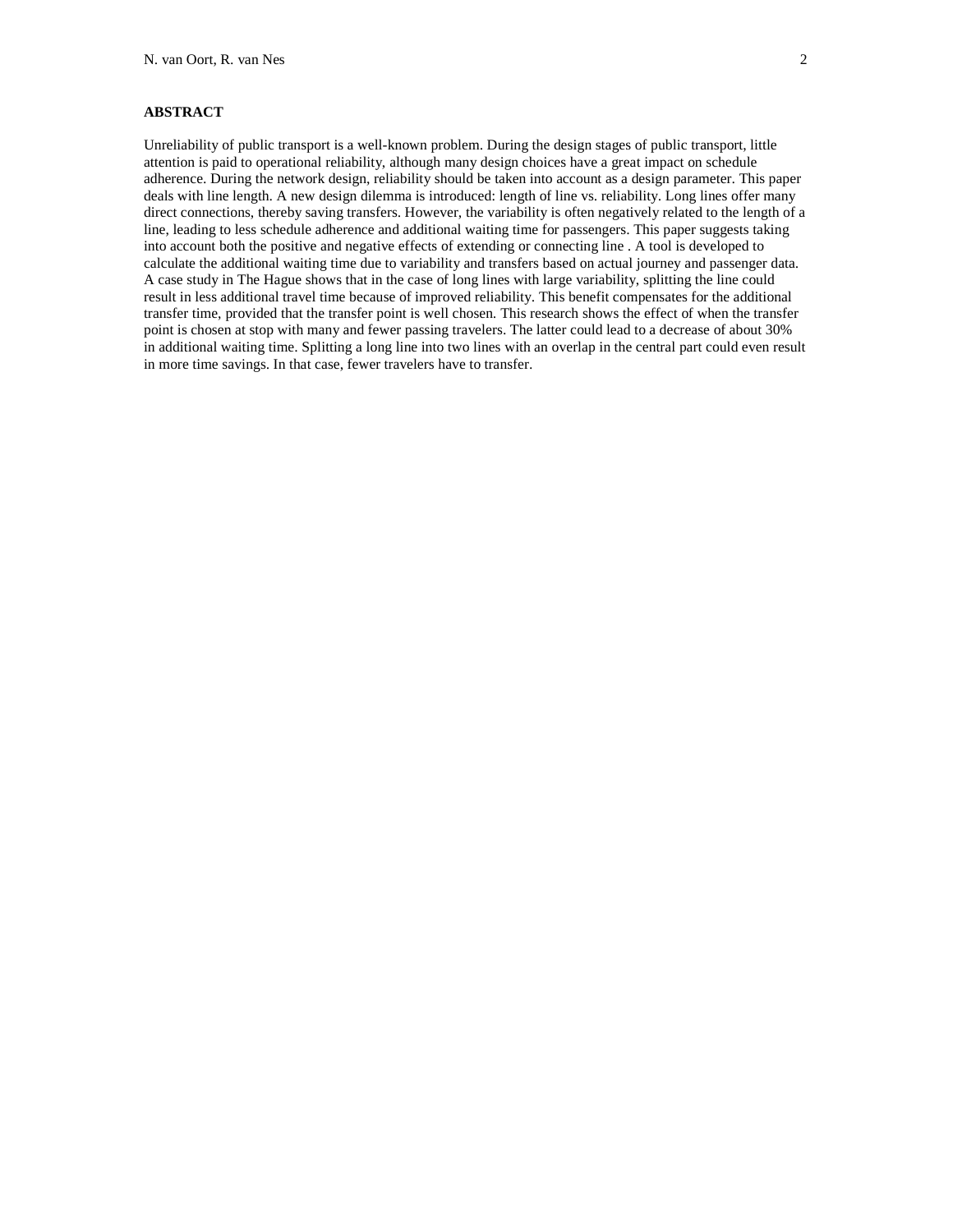## **1. INTRODUCTION**

Many characteristics of urban public transport influence mode choice of passengers. Price, image and comfort are examples. One of the most important aspects is travel time: the time a traveler needs to arrive at his destination. The speed of the vehicle greatly influences the travel time, but is not the sole factor. A large part of an urban public transport journey is waiting time at the stop and transferring. Variability in driving times influences this waiting time, as is stated in (*1*). Large variability decreases schedule adherence and thus reliability of the transport service.

 Improving the reliability of public transport is an important research subject. Much research is executed on how reliability can be improved during operations. Examples are: priority at traffic lights, holding and dispatching strategies (e.g. *2,3,4,5*) and control systems (e.g. *6, 7*).

 During the design stages of public transport, less attention is paid to reliability of operations, although a lot of design choices have a great impact on schedule adherence (e.g. *1,8)*. Both during the network and timetable design reliability should be taken into account as a design parameter.

 This paper deals with the design parameter line length. In the Netherlands, there has been increased focus on connecting lines. An example of such a connection is RandstadRail (*6*). This new light rail system replaces and connects two tram lines, two former heavy rail lines and one metro line. The added value of these new links is a more direct connection from origin to destination. Passengers do not have to transfer anymore to reach the city centre, for example, which saves much time. But when a line is extended there is a chance of an increase in variability and thus unreliability of transport services. This could lead to additional travel time. During the design process, it is important to take both the effects of extending or connecting lines into account: both the time savings as well as the possible additional travel time due to larger unreliability. This design dilemma is analyzed in this paper in a quantitative way, using a tool calculating additional travel time for passengers due to unreliability and transfers.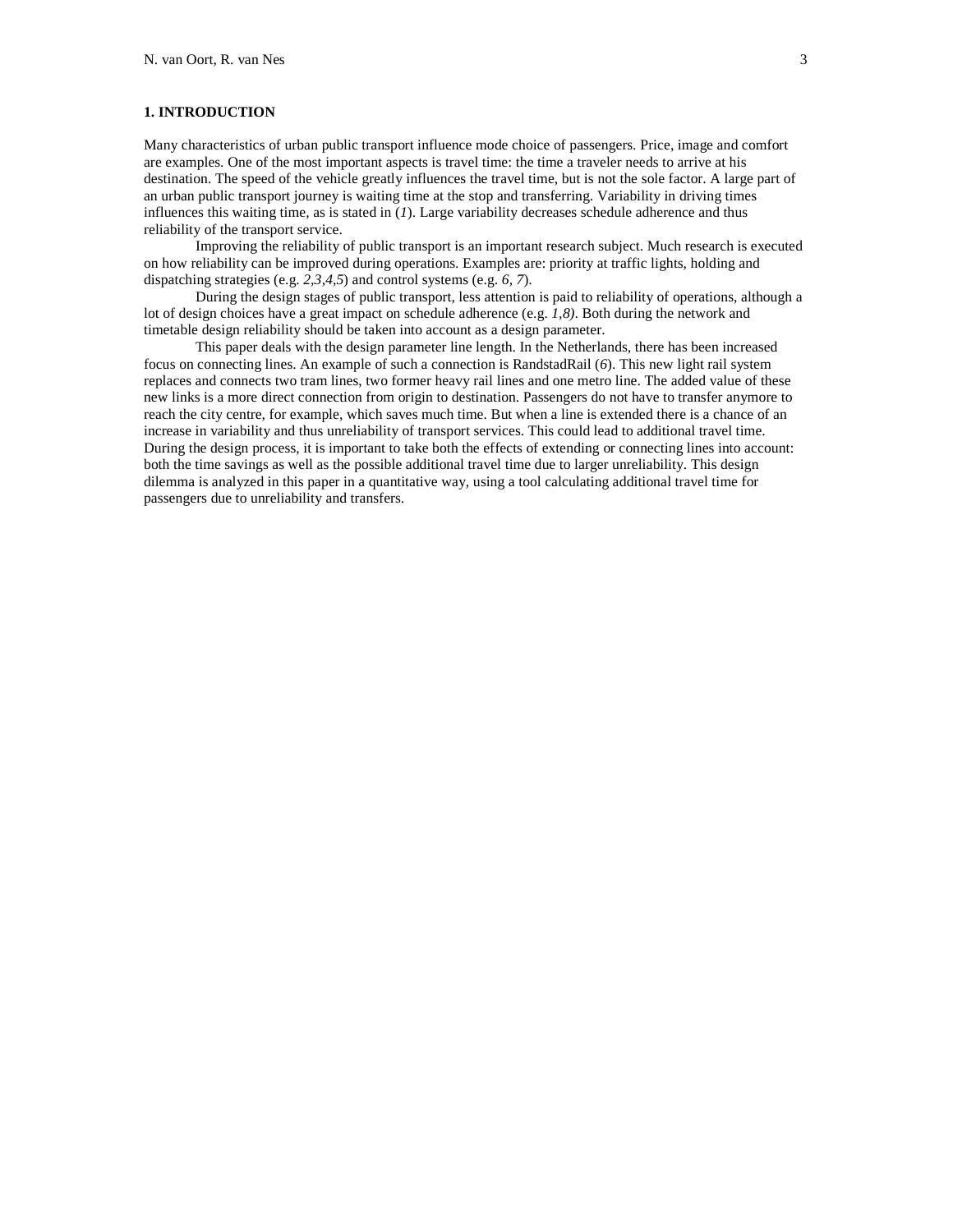## **2. NETWORK DESIGN**

## **2.1 Network dilemmas**

The network design of urban public transport consists of two parts: the infrastructure design and the service network design. Especially in rail networks these designs are heavily connected. In this research the focus is on service networks: the network of public transport lines.

The following main variables for the network design can be distinguished (*9,10)*:

- Line density
- **Stop density**<br>Frequency
- Frequency

Line density is the total length of lines in a certain area. This determines the coverage of public transport. The stop density is the number of stops in a certain area. The more stops, the shorter the distance from origin to the stop is, but the slower the system will be. The last important aspect is frequency; the number of trips during the day. This determines the availability in time of public transport.

In (*10)* is shown that the above criteria lead to some network design dilemmas, when a design is made with fixed costs. These dilemmas are:

- Stop density vs. driving time
	- The more stops there are, the shorter the access time to a stop will be. However, the operational speed of the system will decrease.
- Frequencies vs. line density
- Designing more lines implies a lower frequency on these line compared to a network with less lines.

One dilemma, which is missing is the dilemma of line length vs. reliability. Van Oort stated in (*11*) that there is a positive relation between line length and variability of driving times. This variability leads to unreliability. Figure 1 shows the standard deviation of driving time as a function of the distance for all bus and tram lines in The Hague. During a month one morning peak hour trip is analysed. As to be expected, the distribution increases with the length of the line. The increase in deviation for the bus lines is greater compared to the tram lines. Contrary to tram lines the distribution of travel times of bus lines sometimes decreases. This is because of operational measures like holding vehicles ahead of schedule at a stop. Despite these measures, the distribution of driving times of bus lines is still greater than that of tram lines. This is probably because of the less proportion of buses having their own right of way. For the tramlines the average increase of the standard deviation is 11,1 s/km. For bus this increase is even larger: 17,6 s/km.

 Variability of driving times leads to poor schedule adherence and longer travel times for passengers. Research (*11)* shows the relation between variability in driving times of vehicles and travel times of passengers. It is illustrated that poor schedule adherence could lead to an average of over 3 minutes additional travel time per passenger of a line. In urban public transport, most journeys are short, so this additional waiting time could lead to 25% additional travel time for the total journey, regardless of the perception of passengers of waiting vs. driving.

### **2.2 Line length vs. reliability**

The former paragraph introduced a new network design dilemma: line length vs. reliability. Long lines tend to be less reliable so at the moment of designing these lines it would be interesting to take this explicitly into account. Designing shorter lines or splitting existing ones could be a solution. However, the effect of that choice is that fewer direct connections are offered, which means additional transfers and thus additional travel time. The question which will be answered in this paper is: What is the effect of splitting public transport lines into two parts on travel times, taking into account the effect of variability and an additional transfer?

 Figure 2 illustrates the effect of decreasing line length. Line 1 operates from A to B. The variability of driving time increases along the line. Line 2 is the same line as line 1, but this line it is divided into two parts: From A to C and from C to B.

Two main differences exist between line 1 and 2:

- The variability of line 2 is smaller
- Introduction of a transfer at C for line 2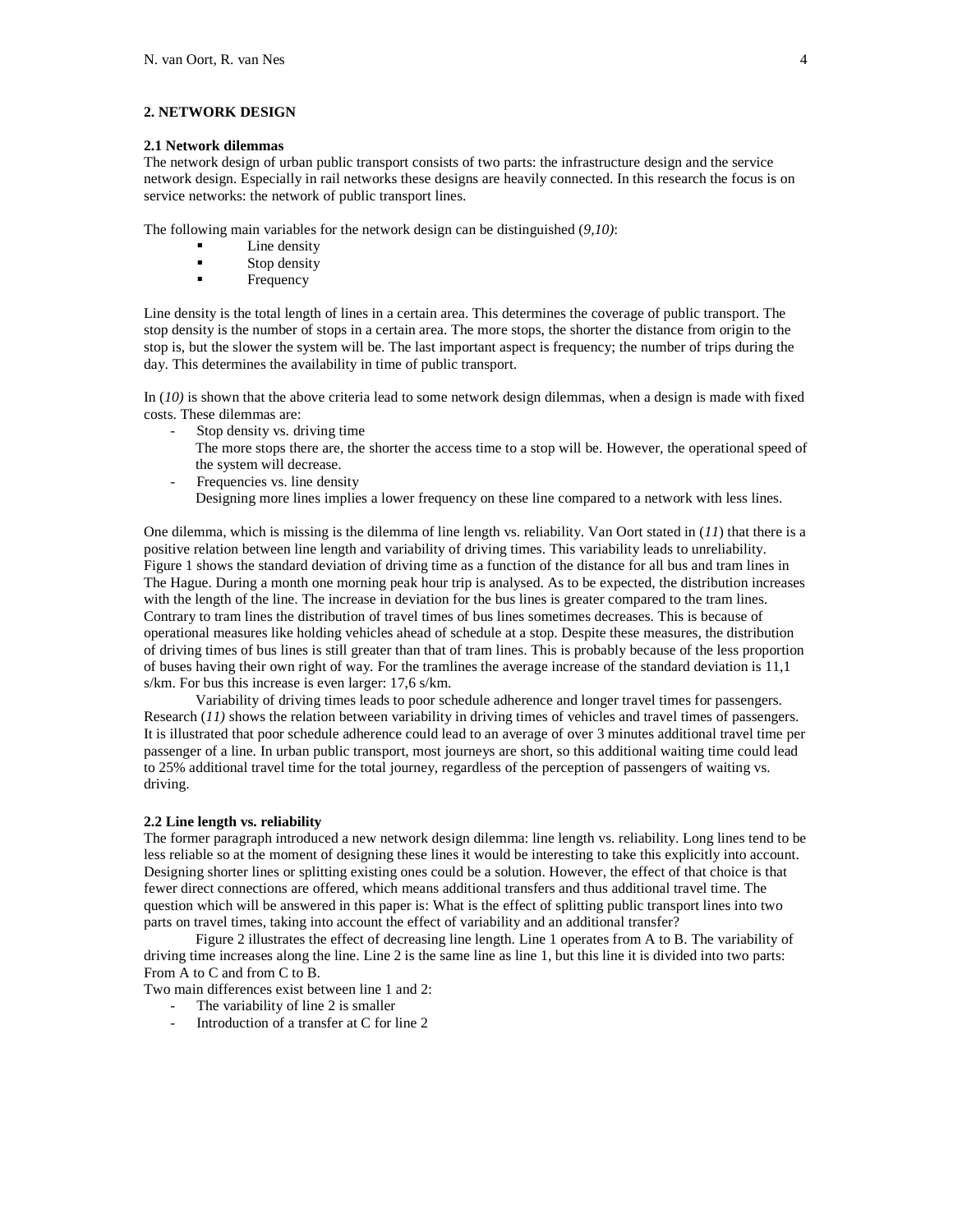The additional transfer will lead to additional travel time for passenger passing point C. The decrease in variability will lead to better schedule adherence and shortens additional waiting times for passenger traveling between C and B.

 The trade-off between the additional transfer and better schedule adherence depends on the following variables:

- Travel patterns of passengers: the location of point C is important in terms of the former number of travelers traveling over C
- Frequency: Both the waiting time at C due to transferring and the waiting times at other stops depend on the frequency of the line
- The schedule adherence: additional waiting time at the stops depends on the deviation of the timetable

From an operator's point of view, splitting lines could lead to additional costs. This should be taken into account during design as well. This research only focuses on the passengers effects.

## **3. CALCULATION MODEL EFFECTS LINE LENGTH**

To deal with the new design dilemma of line length vs. reliability, a tool is developed to calculate the average waiting time of all travelers on a line. This additional waiting time arises because of poor schedule adherence and transferring (in case of splitting the line). This tool uses of the following input:

- Actual data of driving times of trips
- Actual data of travelers boarding and alightening
- **Frequency**
- Location of transfer point

The first step in the model is to calculate schedule adherence at every stop. Formula 1 shows the formula to calculate punctuality:

$$
\overline{p}_j = \frac{\sum_{i} \left| t_{i,j}^{real} - t_{i,j}^{planned} \right|}{n_i} \tag{1}
$$

where:

 $\overline{p}_j$ <br>*real p =average punctuality at stop j ti,j real = real departure time of vehicle i at stop j ti,j planned = planned departure time of vehicle i at stop j ni = number of vehicles j = stop index i = vehicle index* 

Punctuality is a commonly used indicator of reliability, but does not take into account the difference between the effect of driving ahead of schedule or driving late. To consider this effect, the model computes the additional waiting time per traveler at a stop. Formulas 2-4 show the algorithms. Passengers are assumed to arrive between 2 minutes before and 1 minute after the scheduled departure and therefore they will not incur any additional waiting time if the vehicle departs in this time window  $(12)$ . It is important to note that there is a difference between driving ahead of schedule and driving too late. Driving ahead leads to a waiting time equal to the headway. Especially in case of low frequencies, this means a large increase in waiting time. Driving late creates an additional waiting time equal to the delay.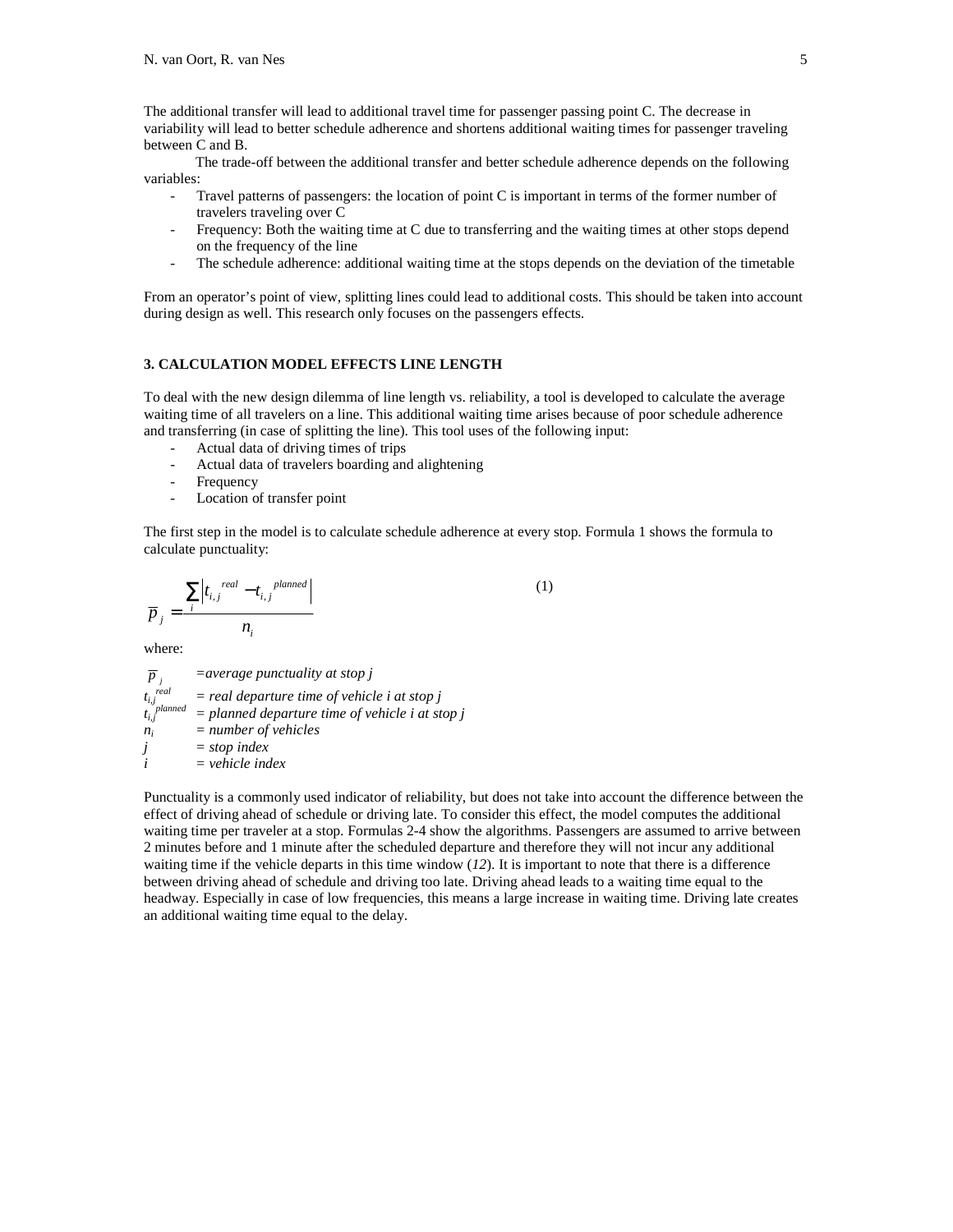The additional waiting time is first calculated per stop and afterwards it is computed as a weighted average for all passengers on the line, depending on the number of boardings per stops.

$$
\begin{cases}\nET_{i,j} = H, & p_{i,j} \le -120 \\
E_{i,j} = 0, & -120 < p_{i,j} < 60 \\
ET_{i,j} = p_{i,j}, & p_{i,j} \ge 60\n\end{cases} \tag{2}
$$
\n
$$
\sum ET_{i,j} \tag{3}
$$

$$
ET_j = \frac{1}{n_i} \tag{3}
$$

$$
ET_{stop} = \sum_{j} \alpha_{j} * ET_{j} \tag{4}
$$

where:

| $ET_{ii}$   | $=$ additional waiting time due to vehicle i at stop i        |
|-------------|---------------------------------------------------------------|
| H           | $=$ scheduled headway                                         |
| $p_{i,i}$   | $=$ deviation of vehicle i at stop i                          |
| $ET_{stop}$ | $=$ average additional waiting time per passenger on the line |
| $\alpha_i$  | $=$ proportion of passengers boarding at stop $\overline{p}$  |

In the case of splitting the line into two parts, a transfer is introduced, leading to additional waiting time for passengers who want to pass this point. Formulas 5-7 show the related computation, including the calculation of the average effect for all passengers. At the transfer point the punctuality is set to zero and it develops as it did on this part of the route before splitting.

 In the end all waiting times per stop are added, taking into account the number of passengers at a stop and the number of passenger who have to transfer. The result is the average additional travel time for all passengers on the line. This is calculated for the scenario of one long line and two short lines with a transfer point. This makes it possible to compare two scenarios and analyze the design dilemma of line length and transfers.

$$
ET_{t_{-p}} = \frac{H}{2}
$$
 (5)

$$
ET_{\text{transfer}} = \beta_{t_{-p}} * ET_{t_{-p}}
$$
\n<sup>(6)</sup>

$$
ET_{total} = ET_{stop} + ET_{transfer} \tag{7}
$$

where:

 $ET_{t,p}$  = *additional waiting time due to transferring at transfer point ETtransfer = additional travel time per passenger due to transferring*   $\beta_{t_p}$  = proportion of passengers passing the transfer point *ETtotal = mean additional waiting time per passenger on the line*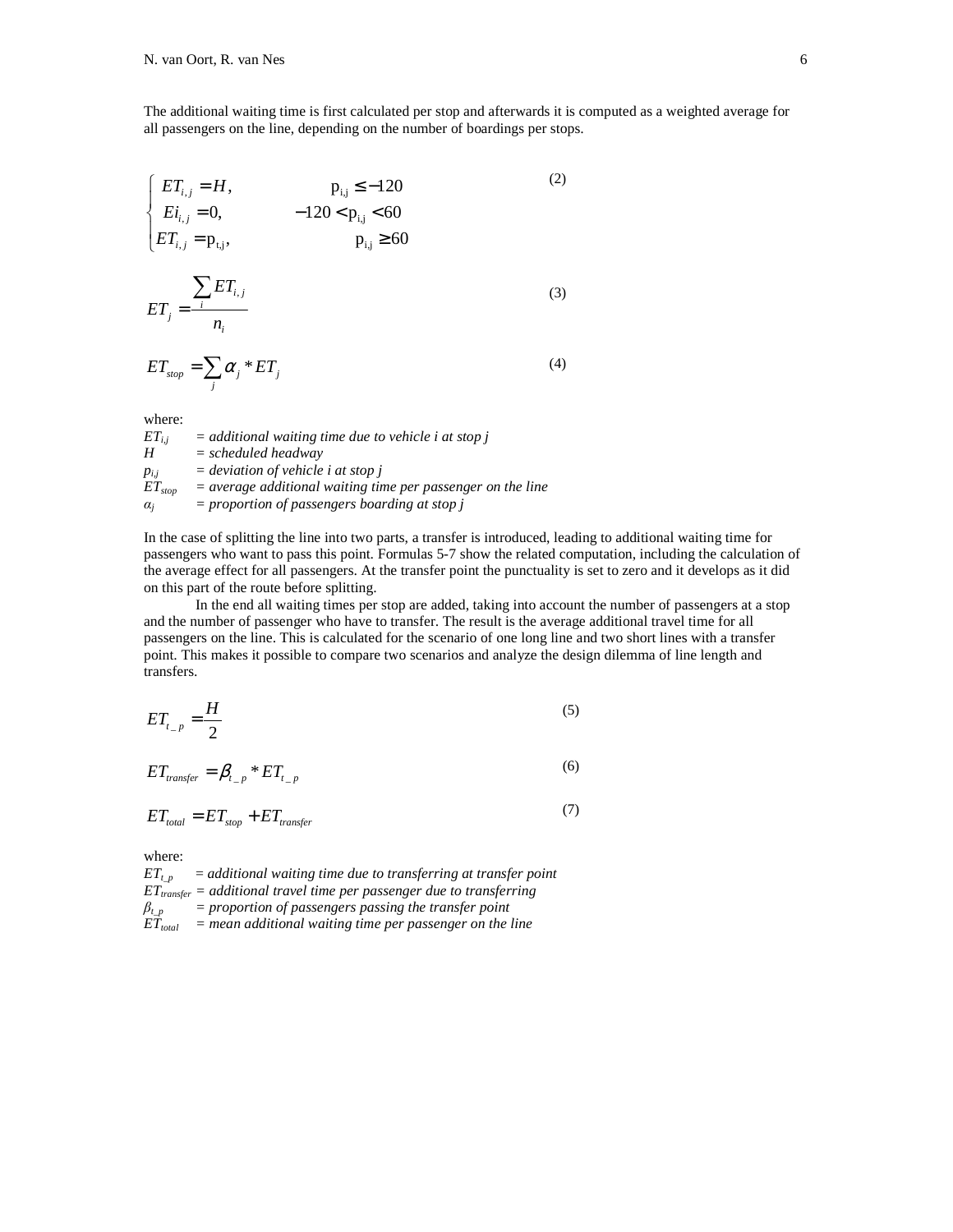## **4. CASE STUDY: EFFECT OF SPLITTING LINES IN THE HAGUE**

The approach described in the former paragraph is used for a case study conducted in The Hague. Actual data of driving times and the number of travelers are used to calculate the effect of splitting long lines into two parts. Line 1, a tram line of 20 km, is used as an example. At the end of this paragraph, additional results of other tram lines are given. Table 1 gives the main characteristics of the lines used in this case.

#### **4.1 Case study tram line 1**

As stated earlier, the pattern of boarding and alightening is of great influence in the case of introducing a transfer to improve overall reliability. Two examples of stops of line 1 illustrate the effect of this factor. In figure 3 the part of travelers who are passing a certain stop are given as a percentage of the total numbers of travelers. The stop "CT" (i.e. City Centre) has a percentage of 12% passing passengers, which means that 12% of all users of this line travel over this point. At the stop "He" (i.e. Heerenstraat) more passengers are passing. This part of line 1 is used by a large number of passengers, but not many are boarding or alightening here.

 In this paragraph two computations are made of the mean additional waiting time per traveler if both stops are used to divide line 1 into two parts. The locations to split the line are chosen regarding the passing number of travelers or the division of the line in two equal parts.

#### *4.1.1 City Centre as a transfer point*

The first scenario is City Centre ("CT") as a transfer point. This location is chosen, because many passengers exchange at this stop. The results of splitting are as shown in table 2. Figure 4 illustrates the effect of variability on additional waiting time per stop.

 These figures show a large decrease of the additional waiting time at stops. The punctuality restores after the transfer location and so does the additional waiting time. Introducing a transfer leads to additional waiting time, but because of the small number of travelers making a transfer this effect is not great and is even smaller than the decrease in additional waiting time due to splitting.

## *4.1.2 Heerenstraat as a transfer point*

Another possible transfer point is the middle of line 1. Splitting the line here divides the line in two equal parts. The results of splitting are shown in table 3.

 These results show a decrease in waiting time at the stops: because the line length in the case of two lines is shorter, the variability does not reach high values, leading to less additional waiting time at stops. However, the introduction of the transfer will lead to more waiting time and because the number of passing travelers on this stop is high, many passengers will incur this transfer penalty. This additional waiting time due to transferring is not compensated by the benefit of a higher schedule adherence.

### **4.2 Analysis other lines**

Similar to the calculations of line 1 above, an analysis is made of other long lines in The Hague. The results are shown in figure 5. The effect of splitting the lines differs per line, because of differences in travel patterns and punctuality characteristics. The additional waiting time due to transferring on line 15/16 is very small, because this line actually consists of two lines, which are connected to each other only because of efficiency, not to offer more direct connections. It can be seen that this efficiency measure increase the additional waiting time by 50%. The effect of splitting is positive for line 17 as well; the effect is about 30% less additional waiting time.

 Although it was to be expected that splitting bus line 23 would decrease the additional waiting time as well, line 23 is by far the longest and least punctual line in The Hague, the effect of splitting is negative. Figure 6 shows the main reason for this effect: there is no ideal location for a transfer point on this line: the number of passing passengers on the main part of the line is never below 18%.

 On line 23 there is no stop where enough passengers exchange. In this case, splitting the line with some overlap could be a solution, as figure 7 shows. Not splitting the line at C, but at D and E, with overlap between D and E. This way fewer direct connections are removed. It is clear though that this solution leads to more expensive operations due to the overlap. This adds a new dimension to the previously mentioned dilemma: the additional operational costs vs. the additional reliability benefits. Additional research is needed on this topic. The calculation model presented in this paper is to be adjusted to assess the effects of this.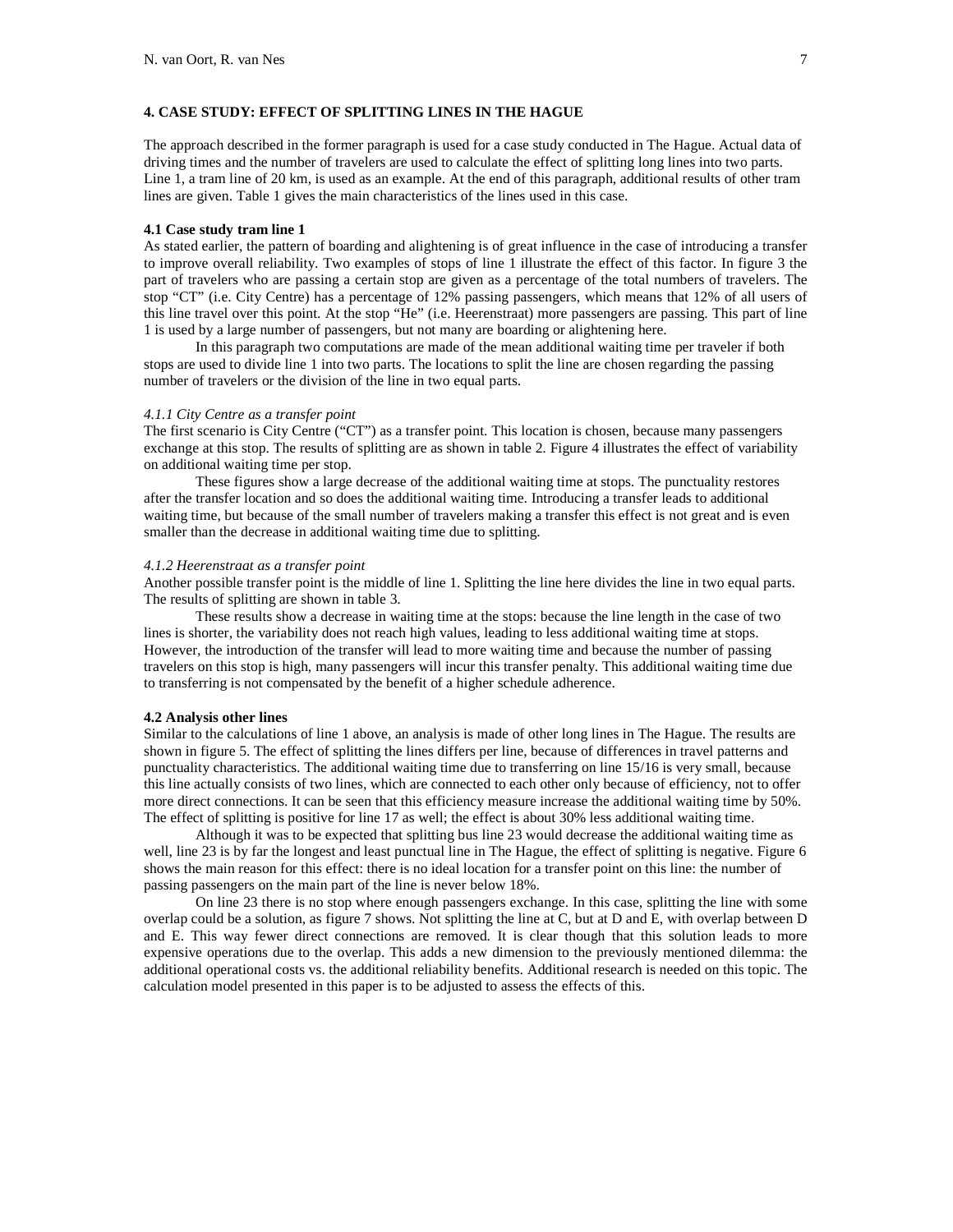# **5. CONCLUSIONS**

This paper describes research on network design of urban public transport, taking reliability explicitly into account. An additional design dilemma is introduced: the length of line vs. reliability. Long lines offer many direct connections, thereby saving transfers. However, the variability is often negatively related to the length of a line, leading to less schedule adherence and additional waiting time for passengers. This paper suggests taking into account both the positive and negative effect of extending or connecting lines. A tool is developed to calculate the additional waiting time due to variability and transfers based on actual journeys and passengers' data. A case study conducted in The Hague shows that in the case of long lines with large variability, splitting the line could result in less additional travel time due to improved reliability. This advantage compensates the additional time of transferring if the transfer point is well chosen. This research shows the effect when the transfer point is chosen at a stop with many and fewer passing travelers. The latter could lead to a decrease of about 30% in additional waiting time. Splitting a long line into two lines with an overlap in the central part could even result in more time saving. In that case, fewer travelers have to transfer.

The analysis in this paper illustrates that there are opportunities to increase the level of reliability in urban public transport by adjusting the design of the network as well as timetable planning. HTM and Delft University of Technology continue their research on these topics to achieve a better way of planning of urban public transport which results in a higher level of reliability.

## **ACKNOWLEDGEMENTS**

This research is performed in cooperation with HTM, the public transport company in The Hague and Delft University of Technology, Faculty of Civil Engineering and Geosciences, Department of Transport & Planning. This research is supported by the Transport Research Centre Delft.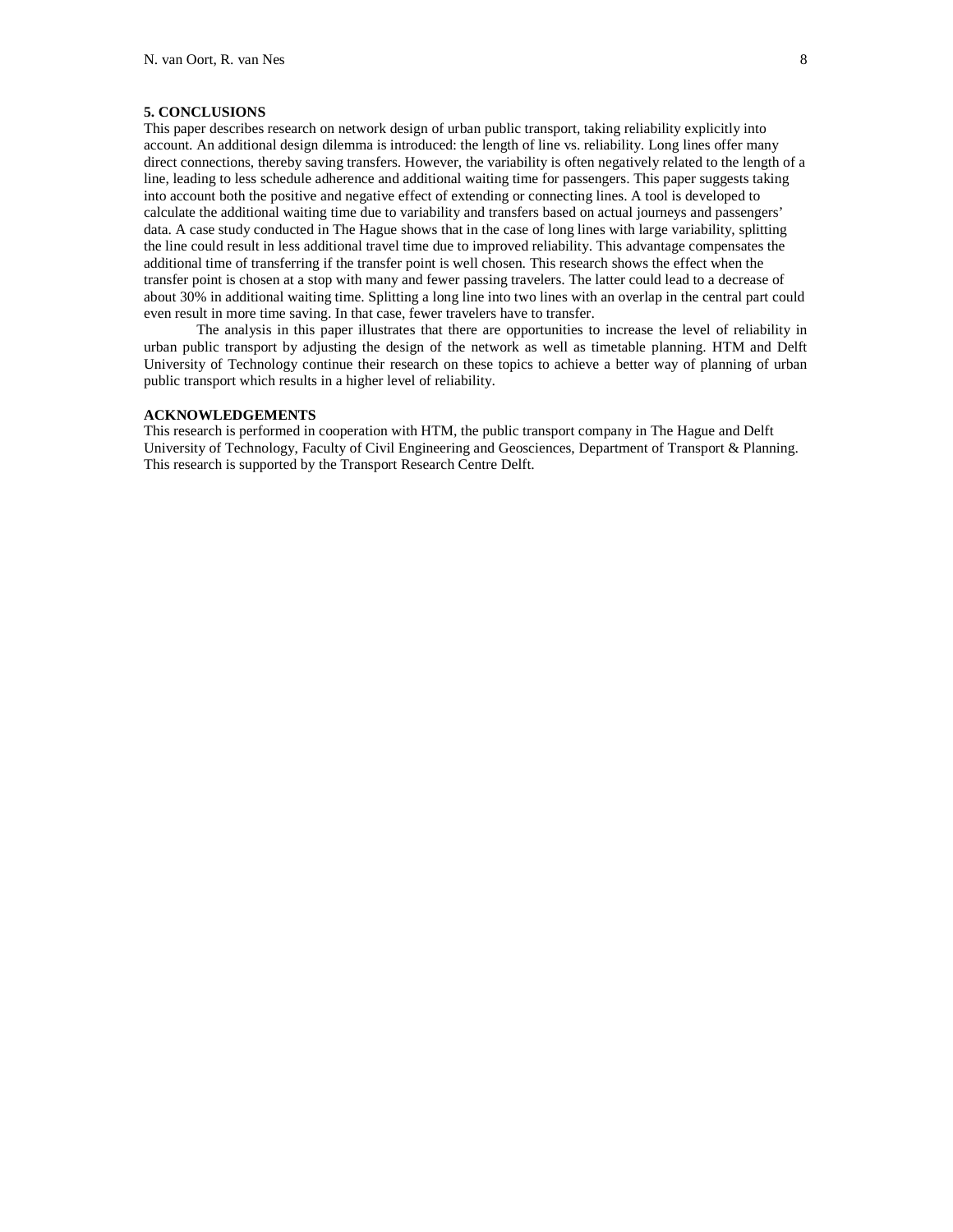# **REFERENCES**

- 1. Oort N. van, R. van Nes Improving reliability in urban public transport in strategic and tactical design in: *87th Annual Meeting of the Transportation Research Board,* Washington D.C., 2008.
- 2. Muller Th.H.J., P.G. Furth Integrating bus service planning with analysis, operational control and performance monitoring, *ITS 10th conference proceedings*, Washington, D.C., 2000.
- 3. Chowdhury S., S. Chien Dynamic vehicle dispatching at intermodal transfer station, *Transportation Research Board 80th annual meeting*, Washington, D.C., 2001.
- 4. Wilson, et al. Improving service on the MBTA green line through better operations control *Transportation Research Record 1361*, TRB, National Research Council, Washington , D.C.,1992, pp. 296-304.
- 5. Muller Th.H.J., P.G. Furth Conditional bus priority at signalized intersections: better service with less traffic disruption *Transportation Research Record no. 1731*, p. 23-30, Transportation Research Board, Washington, D.C., 2000.
- 6. Oort, N. van and R. van Nes RandstadRail: Increase in public transport quality by controlling operations *In: Proceedings Second International Seminar on Railway Operations Research*, Hannover, 2007.
- 7. Pangilinan C. et al. Bus supervision deployment strategies and the use of Real-Time AVL for improved bus service reliability, in: *87th Annual Meeting of the Transportation Research Board,* Washington DC., 2008.
- 8. Furth P.G., Th.H.J. Muller Service reliability and optimal running time schedules, *Transportation Research Record no. 2034*, Transportation Research Board, Washington, D.C., 2007, p. 55-61.
- 9. Van Nes, R. Design of multimodal transport networks, a hierarchical approach TRAIL Thesis Series T2002/5, TRAIL Research School, Delft, 2002.
- 10. Egeter, B. Optimizing public transport structures in urban areas, In: Lall, B.K. & D.L. Jones (ed) *Proceedings of the Transportation Congress, Civil Engineers: Key to the world's infrastructure*, American Society of Civil Engineers, New York, 1995.
- 11. Oort N. van, R. van Nes Reliability of urban public transport and strategic and tactical planning, a first analysis, *TRAIL conference 2006 proceedings*, Rotterdam, 2006.
- 12. HTM Department of Research and Development, Survey Customer Satisfaction, The Hague, 2007.
- 13. TU Delft, TRIp Time Analysis in Public Transport (TRITAPT), Computer application, Delft, 1997- 2002.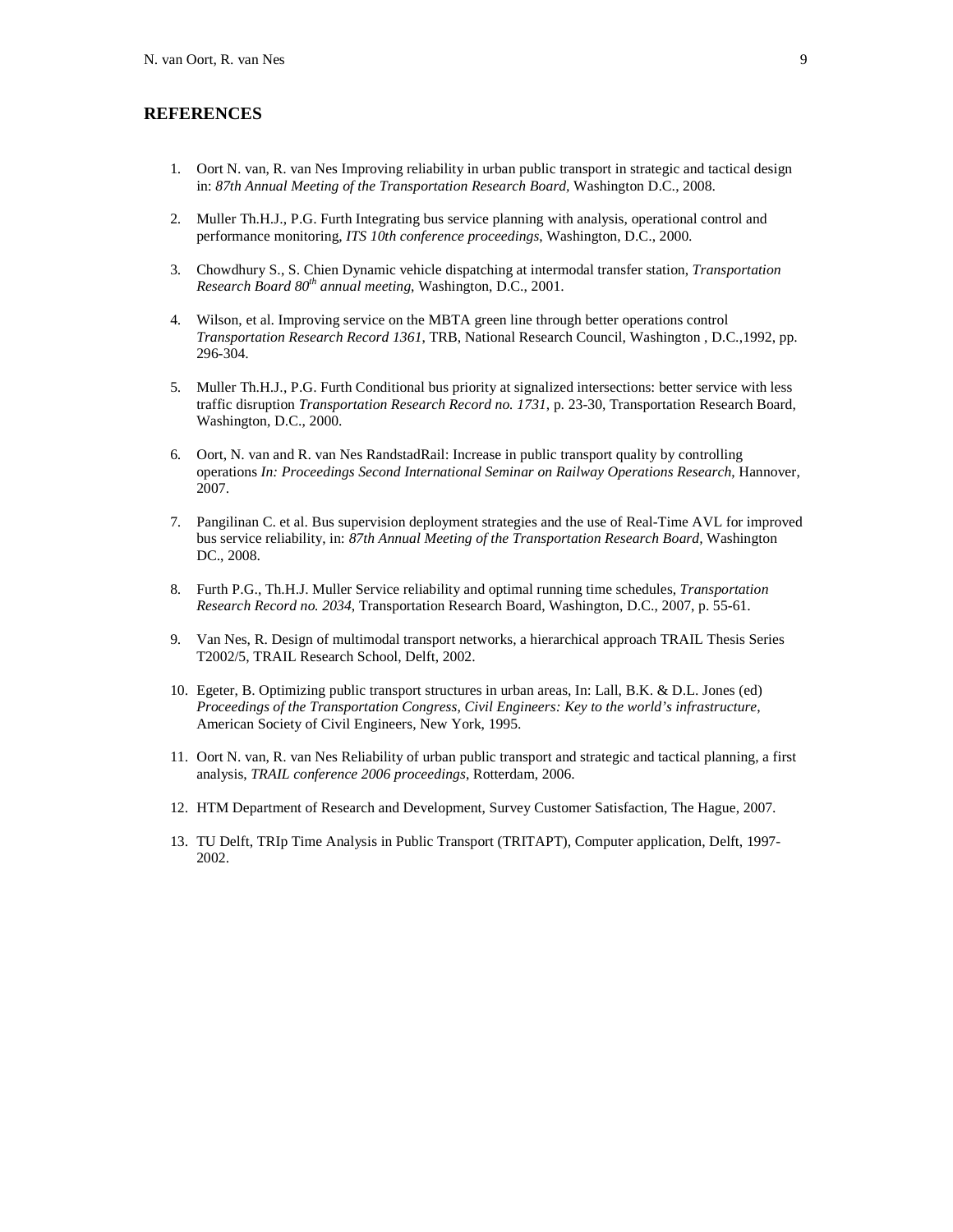# **LIST OF TABLES**

| Table 1 Characteristics of Lines used in the Case Study                               | 11 |
|---------------------------------------------------------------------------------------|----|
| Table 2 Additional Waiting Time per Passenger due to Variability of Driving Times and |    |
| <b>Transfers for Line 1 (Transfer at City Centre)</b>                                 | 12 |
| Table 3 Additional Waiting Time per Passenger due to Variability of Driving Times and |    |
| <b>Transfers for Line 1 (Transfer at Heerenstraat)</b>                                | 13 |

# **LIST OF FIGURES**

| Figure 1 Standard Deviation of Driving Times [s] (white= Tram Lines; black= Bus Lines)        | 14 |
|-----------------------------------------------------------------------------------------------|----|
| Figure 2 The Effect of Splitting a Line (at C) on Variability                                 | 15 |
| Figure 3 Number of Travelers Passing a Stop as a Percentage of Total Boardings on Tram Line 1 | 16 |
| Figure 4 Additional Waiting Time per Passenger due to Variability of Driving Times and        |    |
| <b>Transfers per Stop of Line 1</b>                                                           | 17 |
| Figure 5 Effect of Splitting Lines on Mean Additional Waiting Time per Passenger              | 18 |
| Figure 6 Number of Travelers Passing a Stop as a Percentage of Total Boardings on Bus Line 23 | 19 |
| Figure 7 Splitting a Line into Two Parts with an Overlap                                      | 20 |
|                                                                                               |    |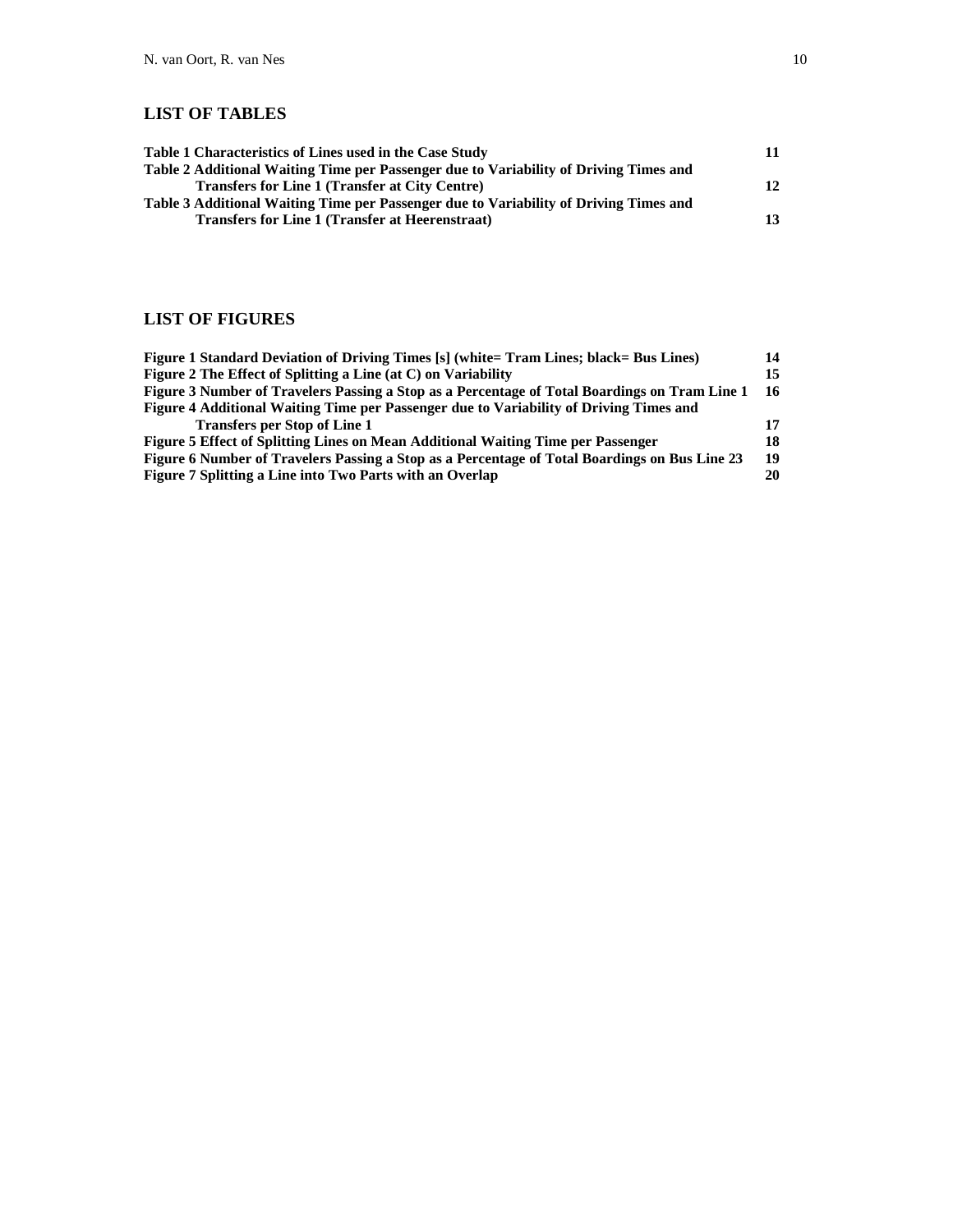| Trible I characteristics of lines asea in the case state |                  |             |               |  |
|----------------------------------------------------------|------------------|-------------|---------------|--|
| Line                                                     | <b>Direction</b> | Length [km] | Headway [min] |  |
| Tram 1                                                   | Delft            | 20          |               |  |
| Tram $15/16$                                             | Moerwijk         |             | 10            |  |
| Tram 17                                                  | Wateringseveld   | 16          | 10            |  |
| Bus $23$                                                 | Kiikduin         | 29          | 10            |  |

**TABLE 1 Characteristics of Lines used in the Case Study** 

*Data gathered from March 2006, working days, during day hours (9 a.m. - 4 p.m.) (13)*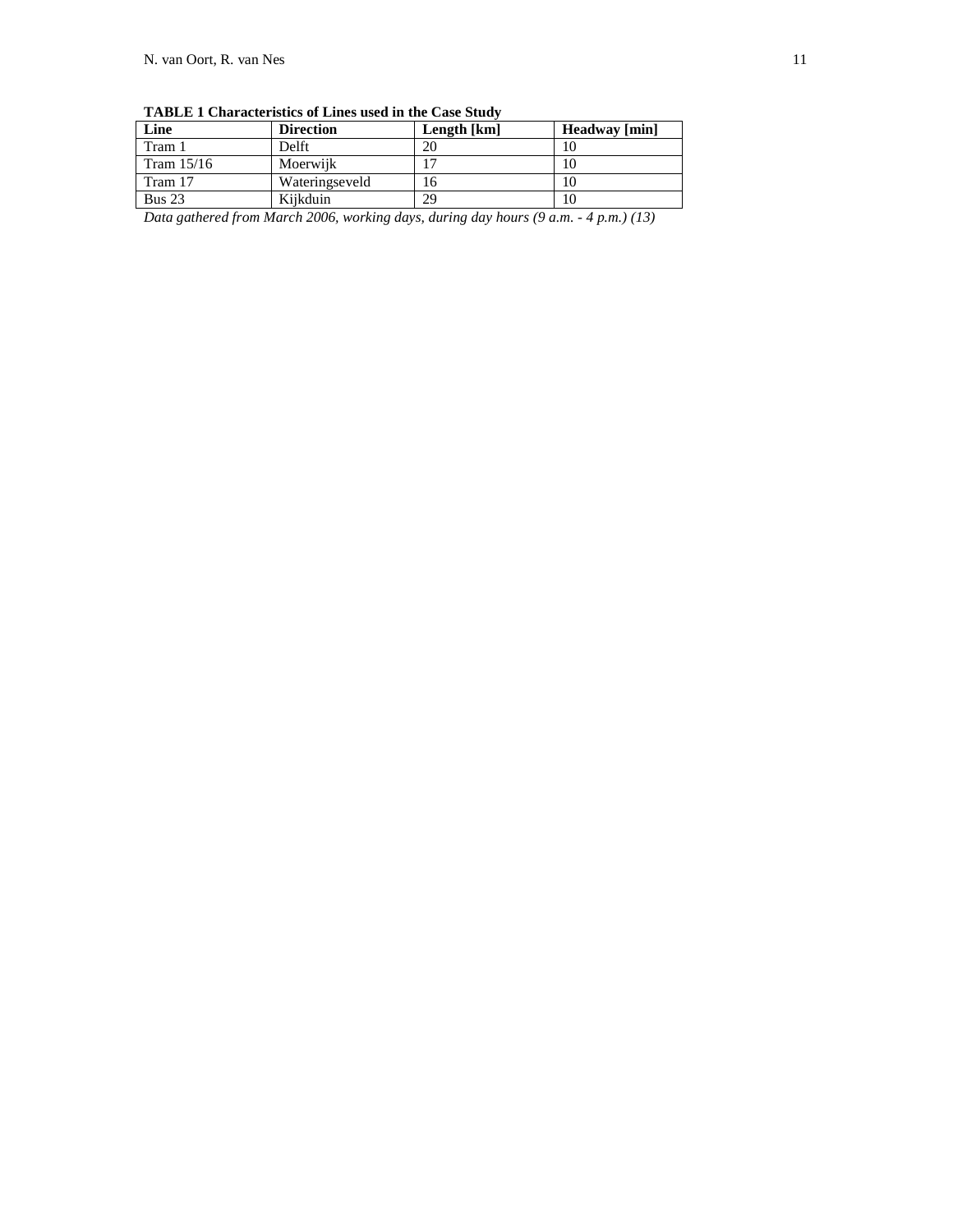| Scenario         | Mean waiting time [s] |     | Waiting time at stops [s]   Transfer waiting time [s] |
|------------------|-----------------------|-----|-------------------------------------------------------|
| Line 1 Reference | 100                   | 100 |                                                       |
| Line 1 Two Parts | 70                    | 36  | ∩−                                                    |

**TABLE 2 Additional Waiting Time per Passenger due to Variability of Driving Times and Transfers for Line 1 (Transfer at City Centre)**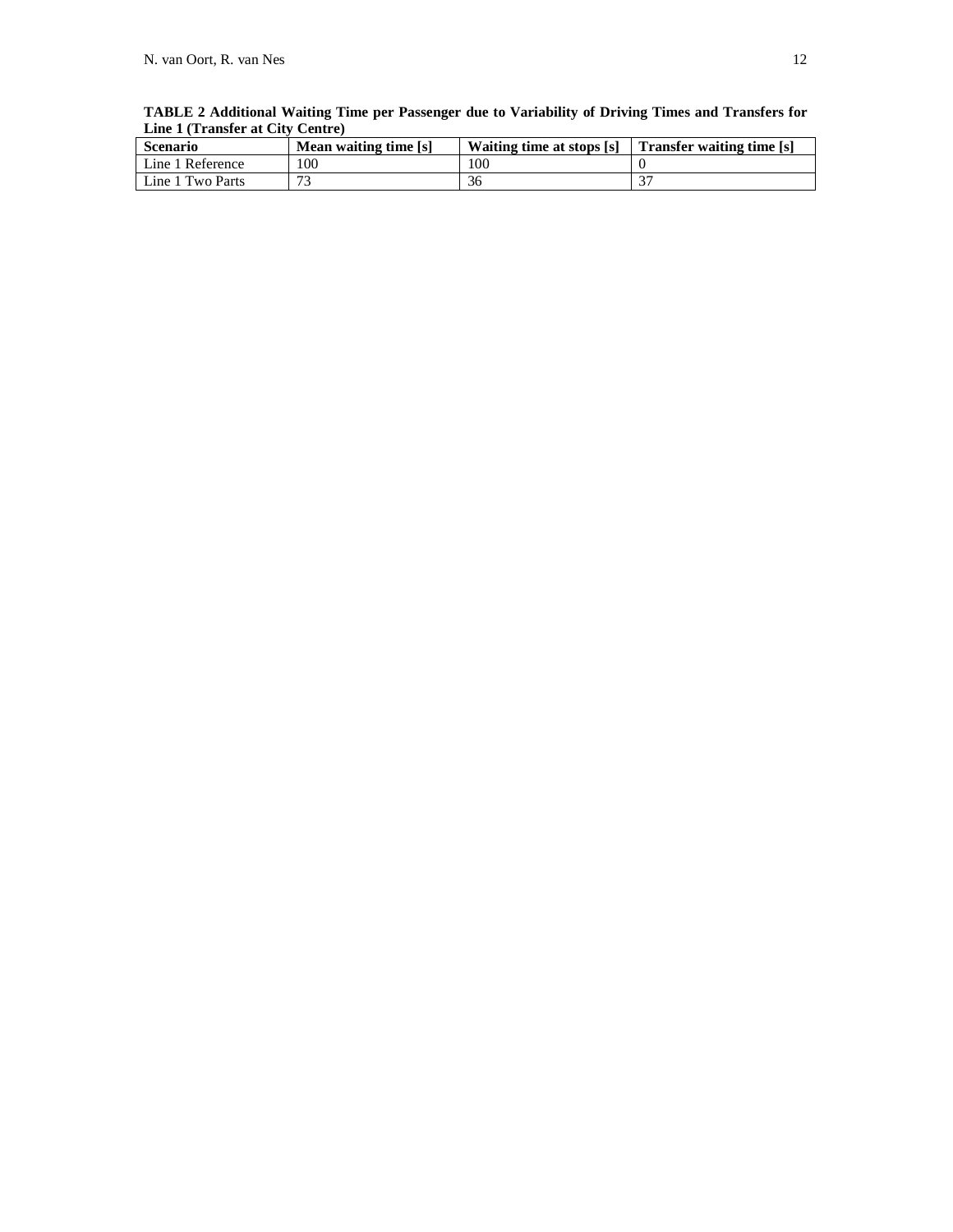| <b>Scenario</b>  | Mean waiting time [s] | Waiting time at stops [s] | <b>Transfer waiting time [s]</b> |
|------------------|-----------------------|---------------------------|----------------------------------|
| Line 1 Reference | 100                   | <b>OC</b>                 |                                  |
| Line 1 Two Parts |                       |                           | 107                              |

**TABLE 3 Additional Waiting Time per Passenger due to Variability of Driving Times and Transfers for Line 1 (Transfer at Heerenstraat)**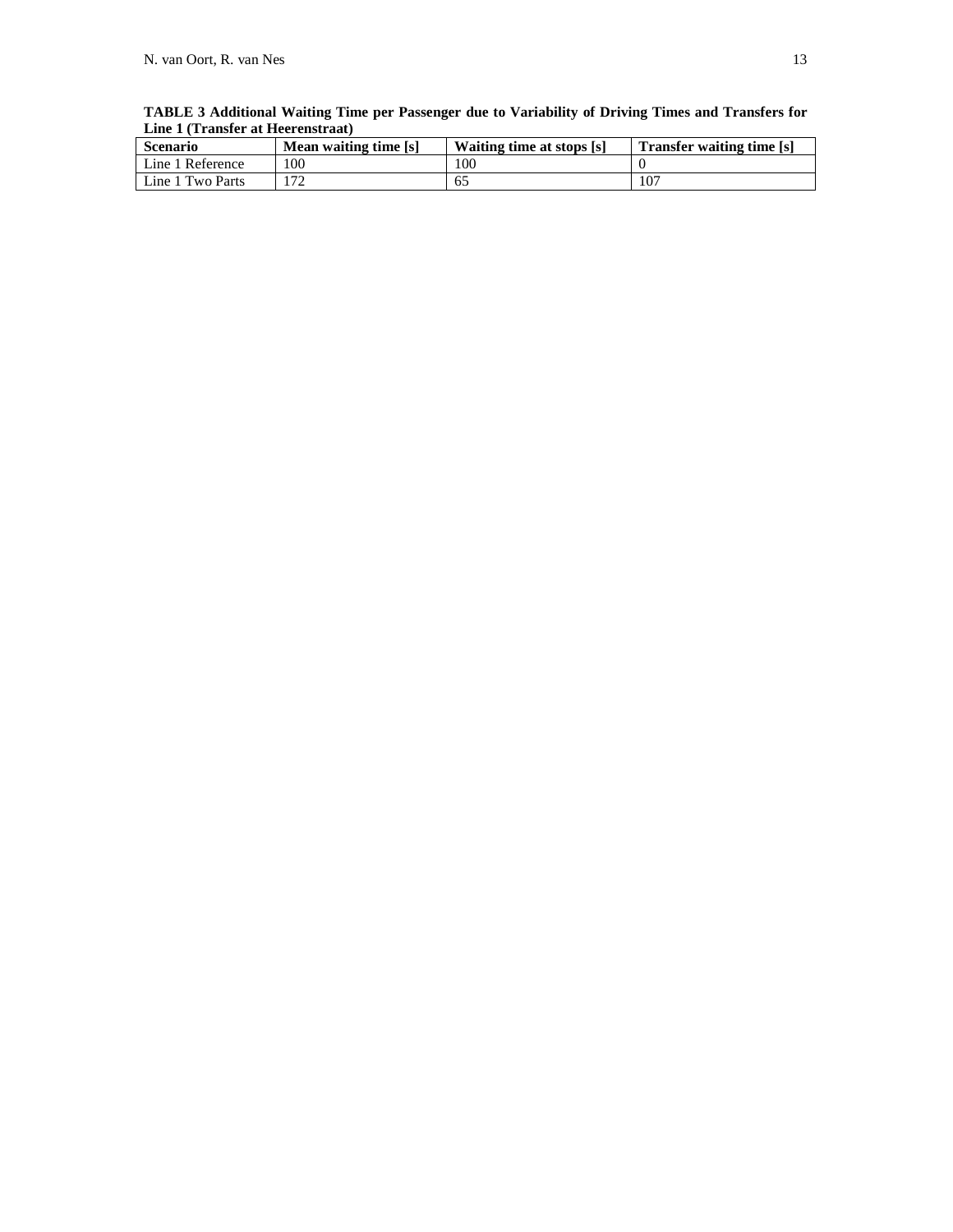

**FIGURE 1 Standard Deviation of Driving Times [s] (white= Tram Lines; black= Bus Lines)**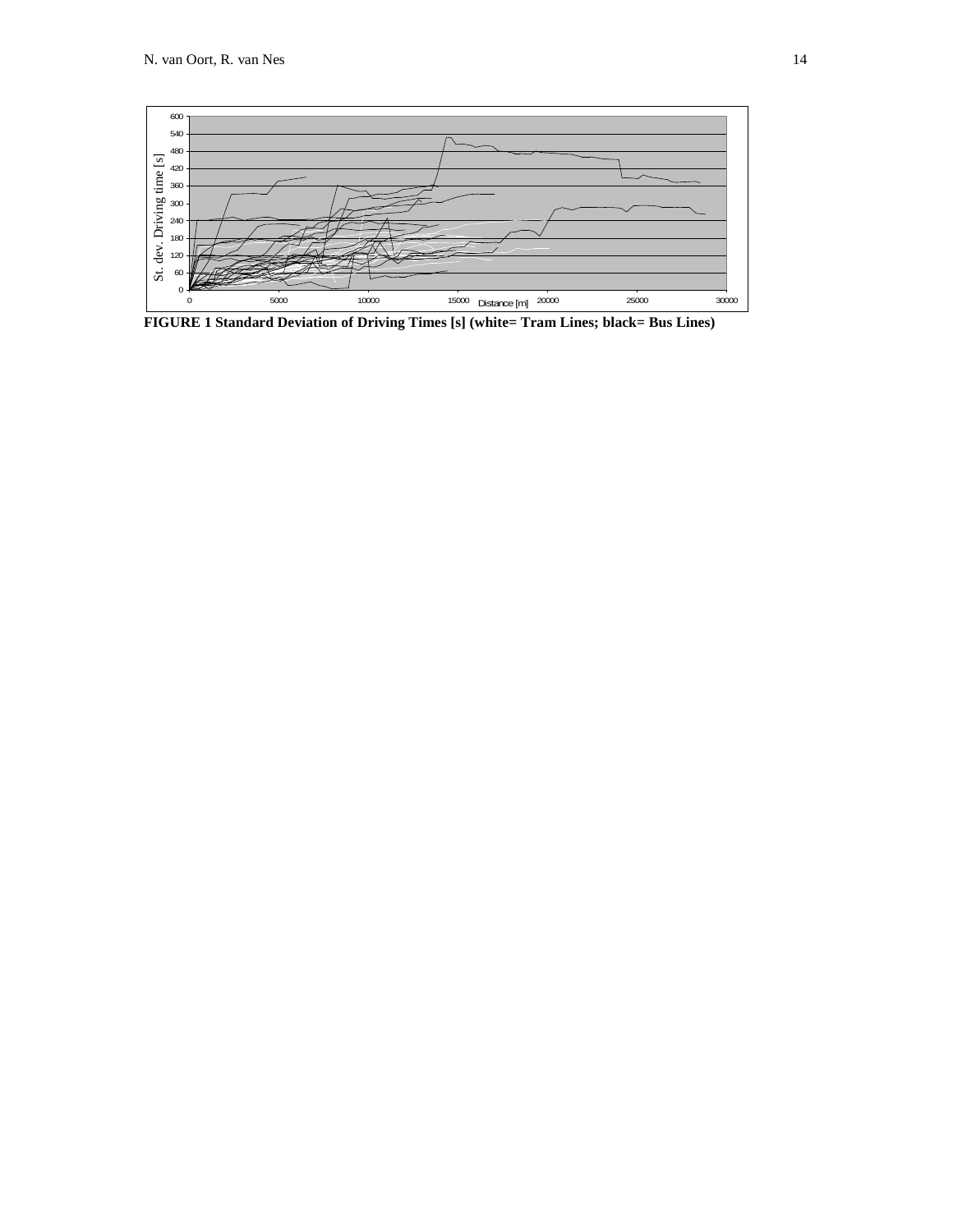

**FIGURE 2 The Effect of Splitting a Line (at C) on Variability**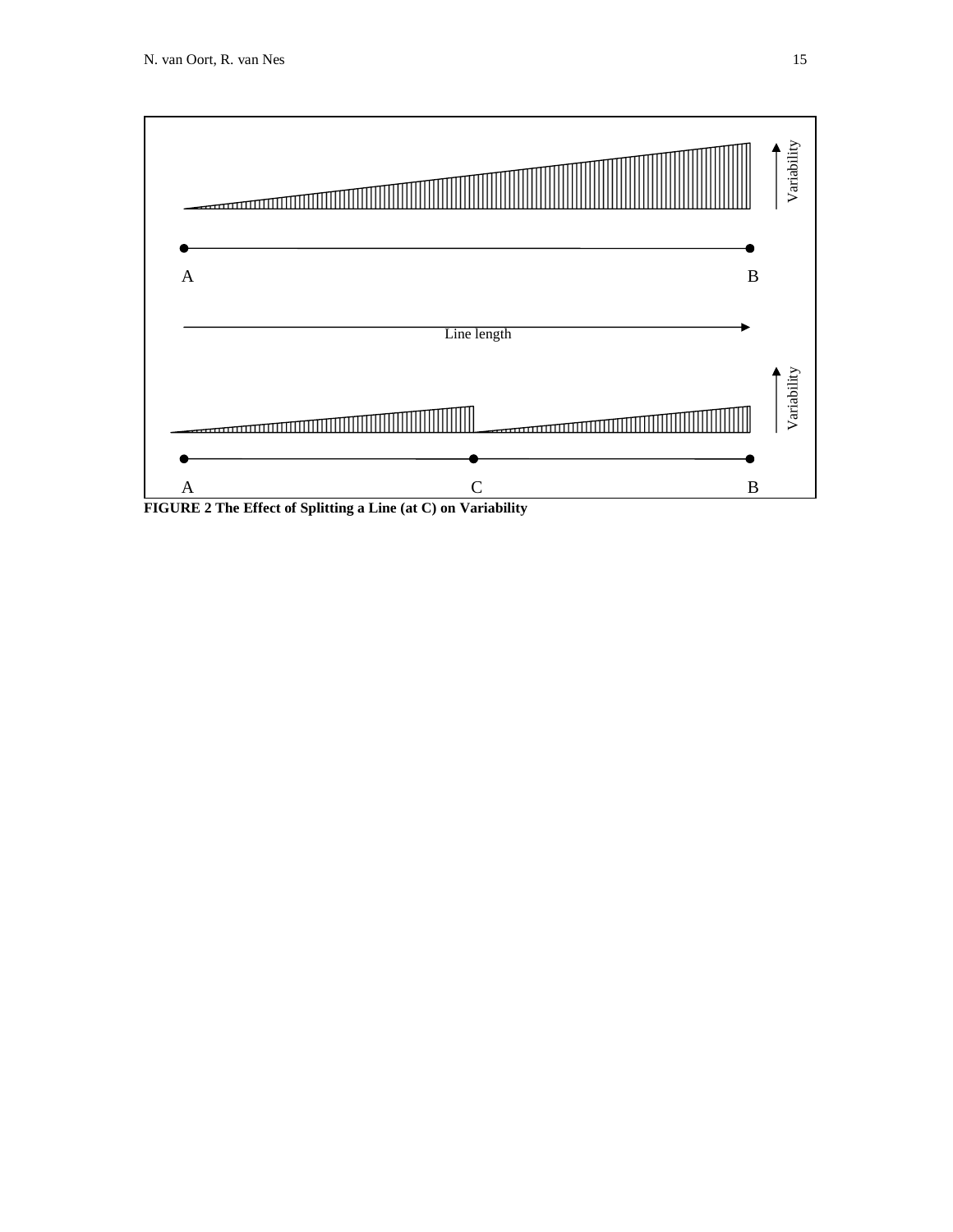

**FIGURE 3 Number of Travelers Passing a Stop as a Percentage of Total Boardings on Tram Line 1**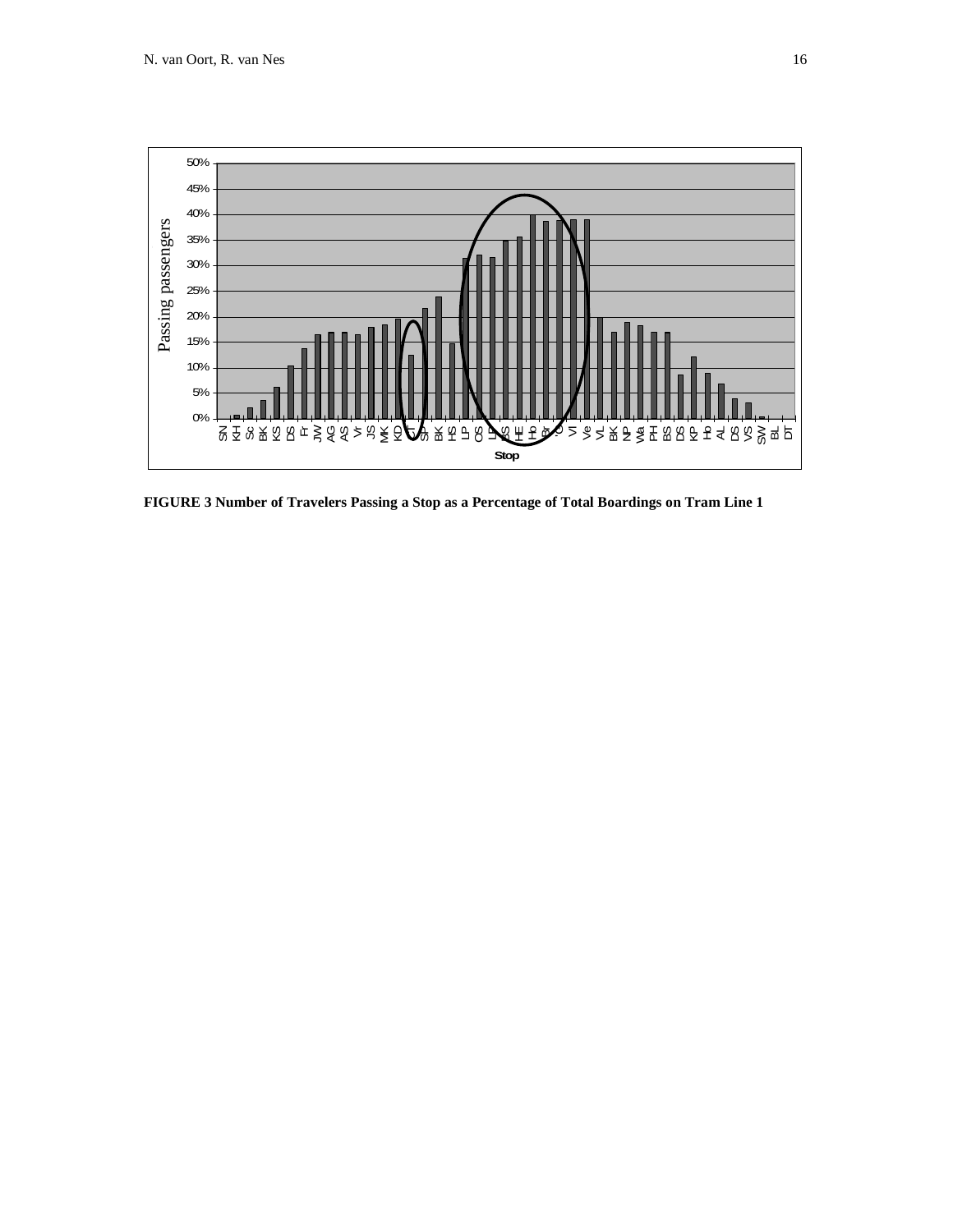

**FIGURE 4 Additional Waiting Time per Passenger due to Variability of Driving Times and Transfers per**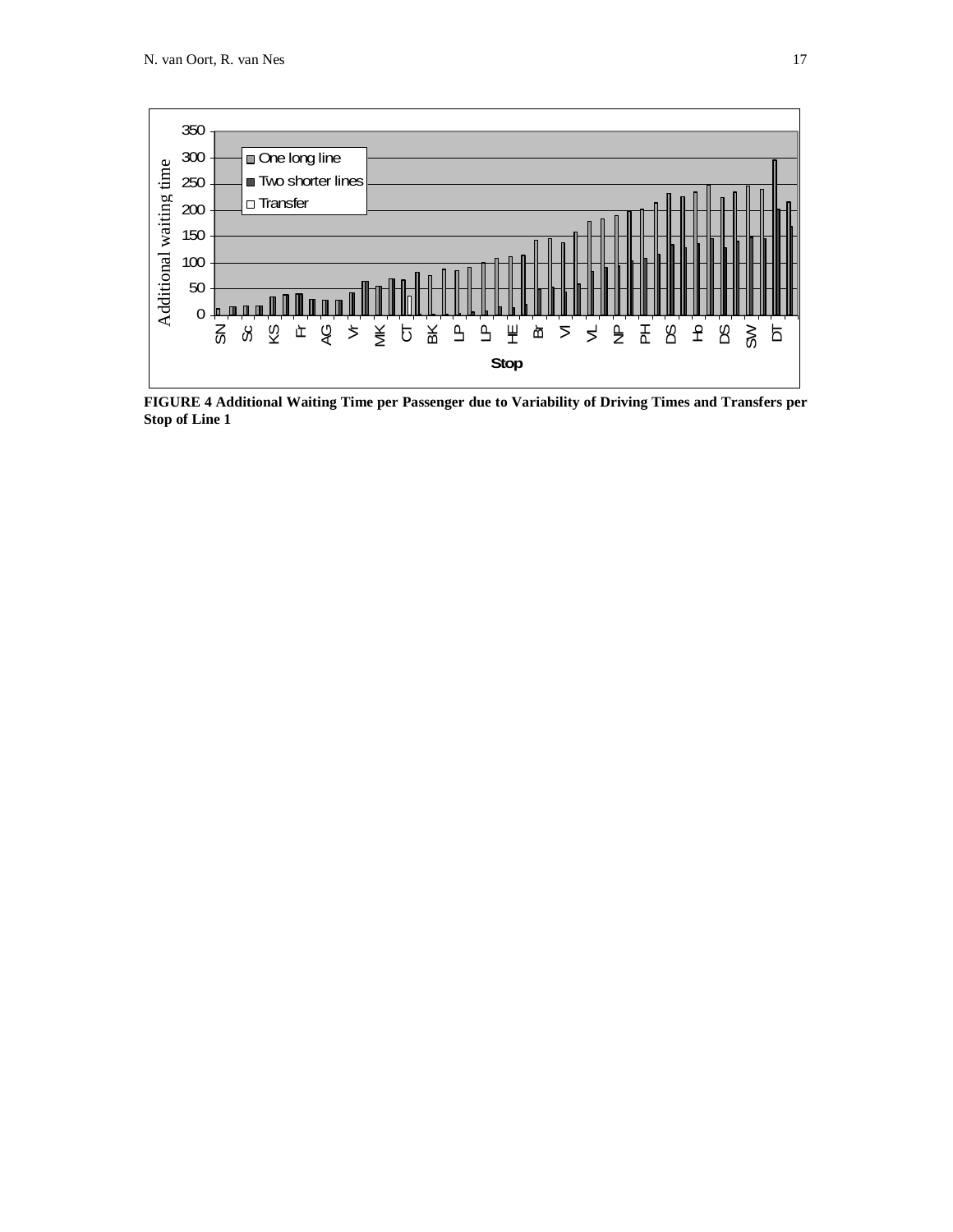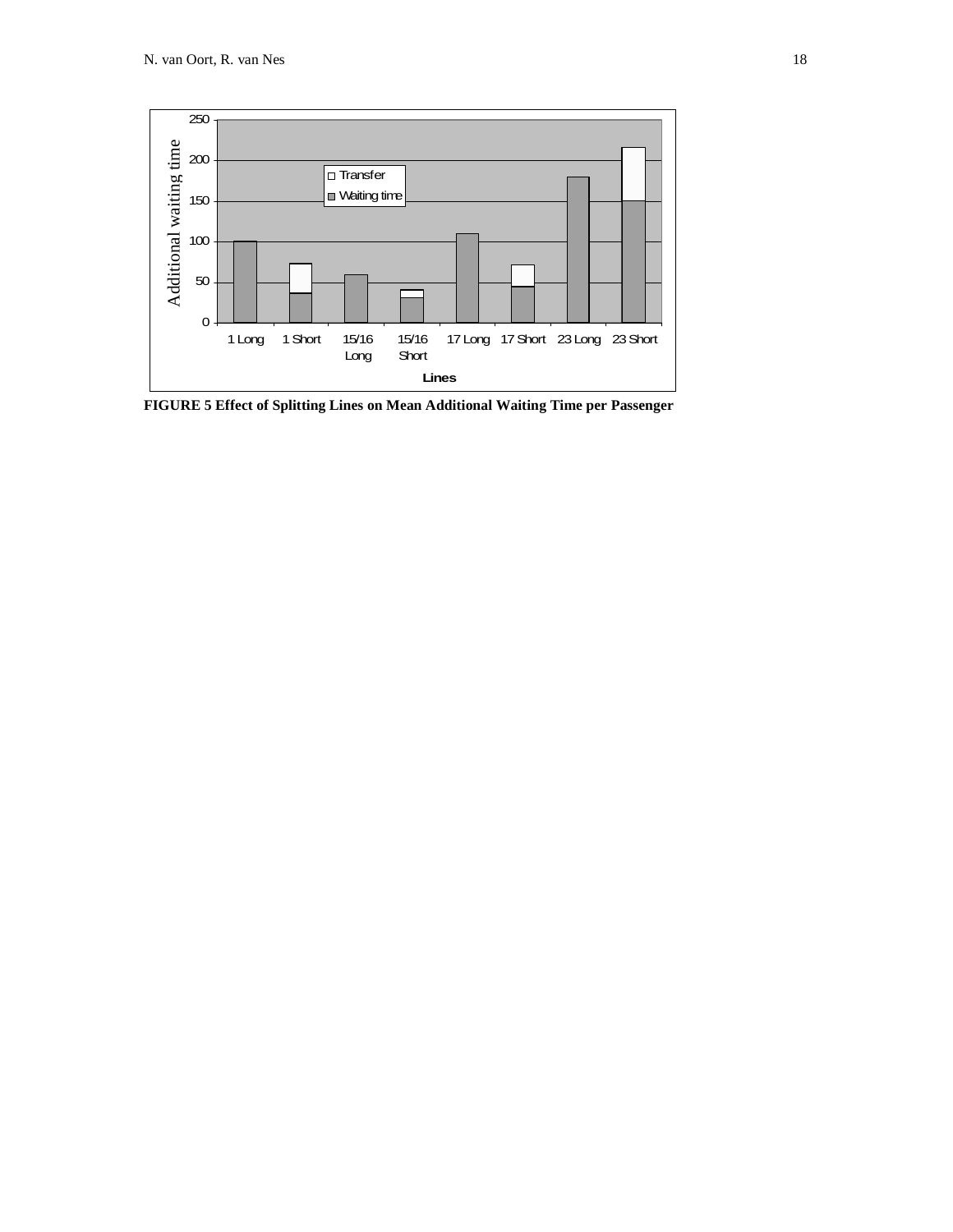

**FIGURE 6 Number of Travelers Passing a Stop as a Percentage of Total Boardings on Bus Line 23**